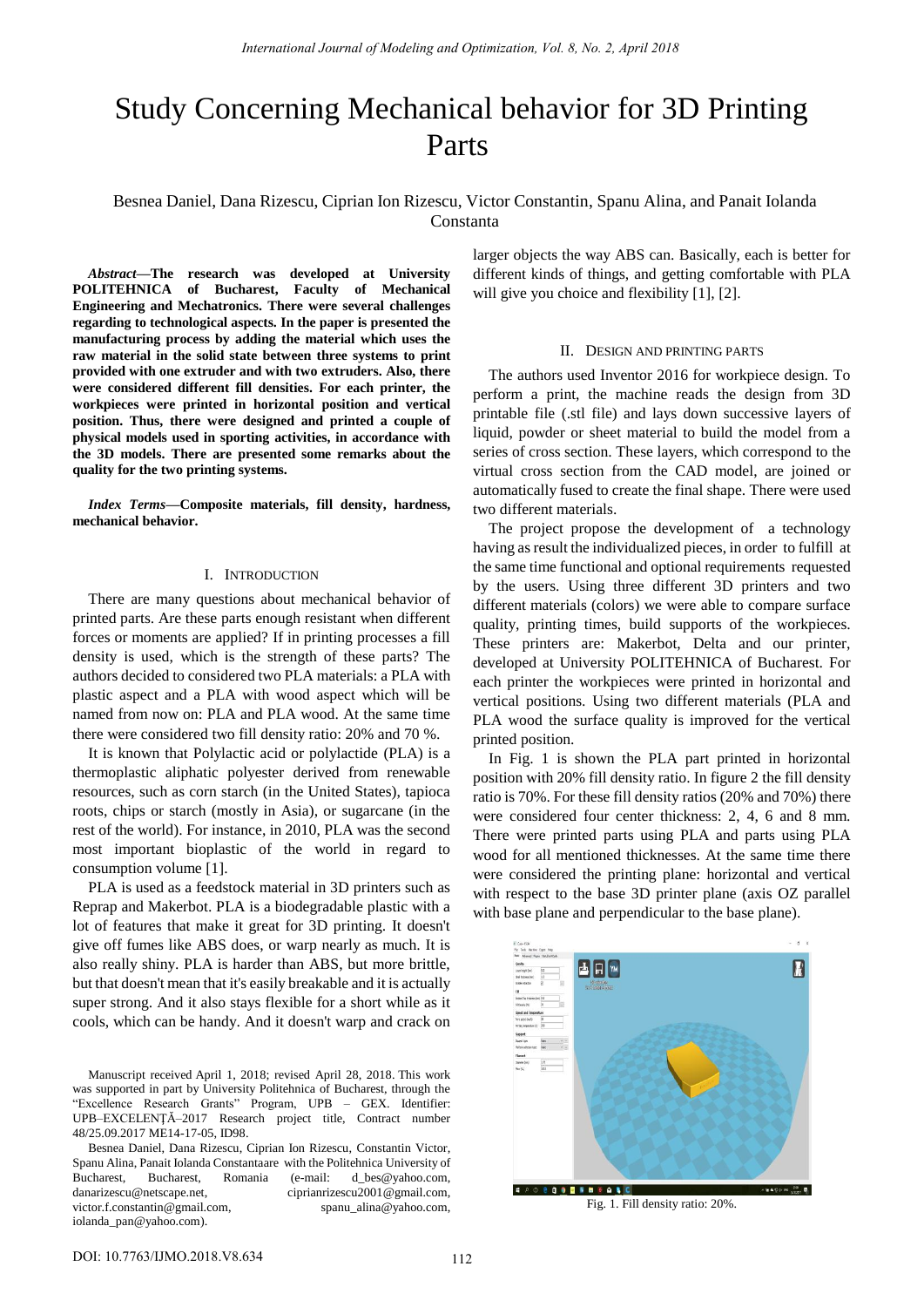

In Table I there are shown all considered parts characteristics [3], [4].

| <b>TABLE I: CHARACTERISTICS OF STUDIED PARTS</b> |                                     |       |           |       |                        |  |  |  |
|--------------------------------------------------|-------------------------------------|-------|-----------|-------|------------------------|--|--|--|
| No.                                              | Center Thickness b                  |       |           |       |                        |  |  |  |
|                                                  | $\mathcal{D}_{\mathcal{A}}$<br>[mm] | [mm]  | h<br>[mm] | [mm]  | Fill<br>Density<br>[%] |  |  |  |
| $1 - PLA$                                        | H / V                               | H / V | H / V     | H/V   | 20/70                  |  |  |  |
| $2 - PLA$ Wood                                   | H / V                               | H / V | H / V     | H / V | 20/70                  |  |  |  |

In Fig. 3 is presented the design of printed part, developed in Inventor 2016.



Fig. 3. The design printed part – Inventor 2016.



Fig. 4. a. Hans-Schmidt vertical test stand; b. Simulation of penetration with testing edge

In Fig. 4, a is presented the experimental setup based on test stand, HV 500 N, which mainly consists of: 1- distance measuring system, 2 - Imada force transducer, 3 - printed part. Maximum testing force is 500N. The Imada transducer is connected to PC for record the penetration force and time. In figure 4b is a simulation of penetration with testing edge. The testing edge is of a conical shape, with 90° edge angle. The

penetration depth is measured with distance measuring system shown in Fig. 4a. We have to underline that the maximum force allowed by Imada transducer is 500N.

## IV. EXPERIMENTAL RESULTS

In Fig. 5 there are presented PLA parts for fill density 20%, printed in vertical position. In figure 6 there are shown PLA parts printed in horizontal position for fill density 20%, in the left side and PLA parts with fill density 70%, in the right side.



Fig. 5. PLA vertical printed with fill density 20%,  $b = 4, 6, 8$  mm.



Fig. 6. PLA – horizontal printed with fill density 20%, 70%(left)  $b = 4, 6, 8$  mm.

In Fig. 7 the parts are printed from PLA wood material, in vertical position, with fill density 20%.



Fig. 7. PLA wood – vertical printed with fill density  $20\%$ ,  $b = 4$ , 6, 8 mm.

In Fig. 8 the parts are printed from PLA wood material, in horizontal position, with fill density 20%.



Fig. 8. PLA wood horizontal printed with density fill 20%  $b = 2, 4, 6, 8$  mm.

In Fig. 9 there is a comparison between two situations: in Fig. 9, a there are two parts vertical printed from PLA with density fill: 20% and 70%; in figure 9, b there are horizontal printed parts from PLA wood with fill density 20% and 70%.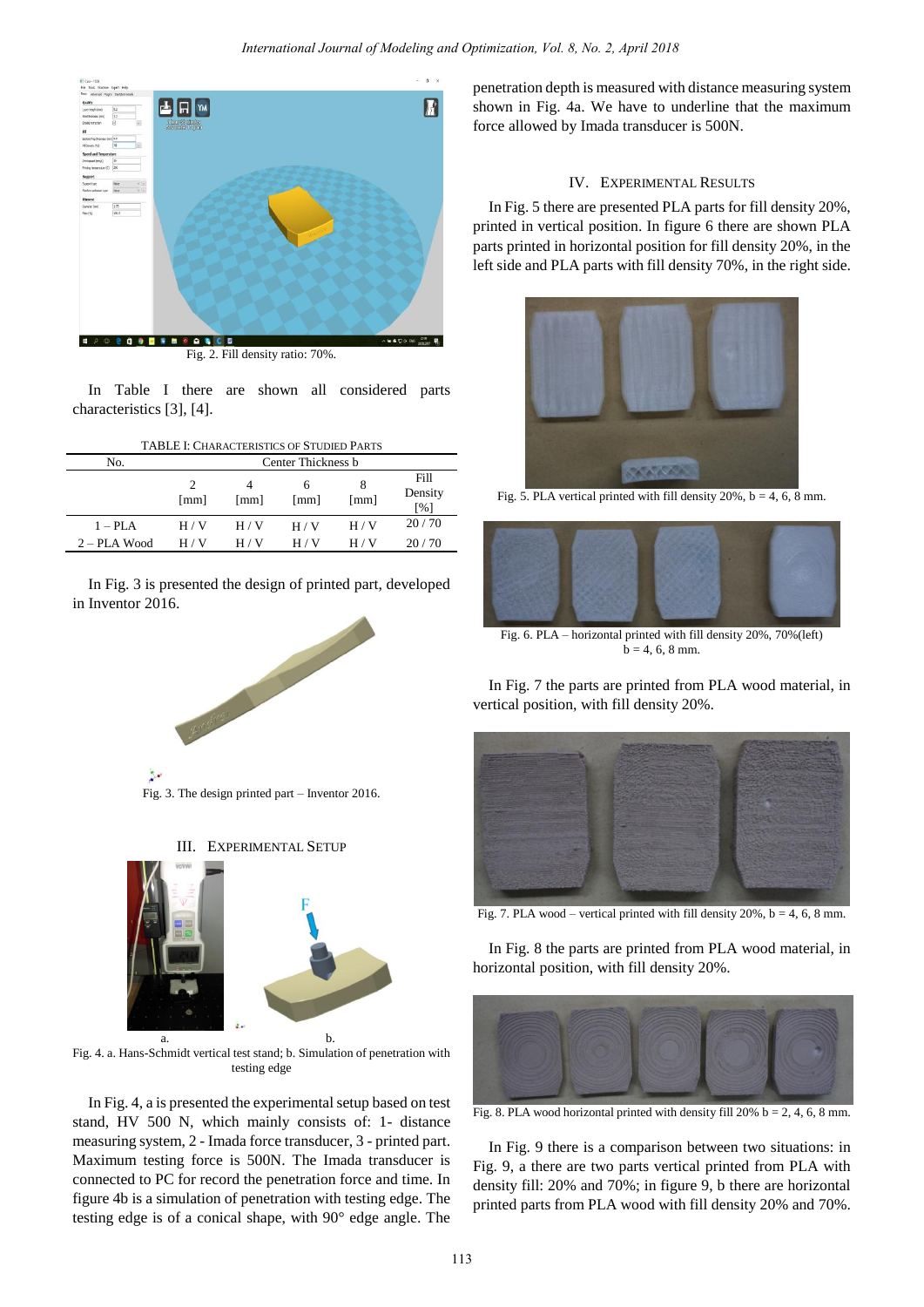

Fig. 9. a. Vertical printed PLA part  $b = 8$ mm, 20%, 70%;b. Horizontal printed PLA wood part  $b = 8$  mm,  $20\%$ ,  $70\%$ .

The experimental results were plotted in Matlab environment [5] in figures 10, 11, 12, 13. The notation in figures below are:

- Fpv2 force PLA, vertical printing, thickness b =2 mm;

- Fph2 force PLA, horizontal printing, thickness  $b = 2$  mm; - Fwv2 force PLA wood , vertical printing, thickness b =2

mm; - Fwh2 force PLA wood, horizontal printing, thickness b  $=$  2 mm;

- Fpph force PLA, horizontal printing, fill density 70%.

It is very important to underline that the penetration depths depend on maximum actuating force for Imada transducer, which is 500N. The main criteria for this penetrations is maximum allowed force and also the thickness of the parts. For instance, in figure 10 PLA wood – printed in vertical position and 2 mm thickness, Fwv2, the maximum penetration depth was 1.47 mm which corresponds to penetration force of 216 N. In figure 10 there are the results for PLA wood printed parts in vertical and horizontal positions and fill density 20%. In Fig. 11 there are the results for PLA printed parts in vertical and horizontal positions and fill density 20%. In Fig. 12 there are the results for PLA and PLA wood printed parts in vertical and horizontal positions for density fill 20% and for density fill 70%, centre thickness  $b = 8$  mm. In figure 13 there is presented the relaxation process for PLA and PLA wood parts for vertical printing position and fill density ratio 70%, the thickness of both parts is  $b = 8$  mm. One can observe that PLA wood part reached the maximum force, 500 N, after 70 s and instead the PLA part reached the maximum force, 430 N, after 80 s. Also, when penetration force for PLA wood material reached 500 N the depth was 2.2 mm. For PLA part the penetration force reached 430 N but the depth was 3.2 mm. The PLA wood has a higher hardness than PLA material. The parts with fill density ratio 20% have a higher hardness than parts with fill density ratio 70% for the same material.

These experimental tests were inspired from determining the hardness of materials, especially from determination of Rockwell hardness for steel. The authors will test in the future other materials in order to elaborate a general mathematical model for determining PLA hardness.



Fig. 10. The results for PLA wood printed in vertical and horizontal positions.



Fig. 11. The results for PLA printed in vertical and horizontal positions.



Fig. 12. The results for PLA and PLA wood printed in vertical and horizontal positions for density fill 20% and for density fill 70%, centre thickness  $b = 8$ mm.



Fig. 13. The relaxation process for PLA and PLA wood for vertical printing position and density fill ratio 70%.